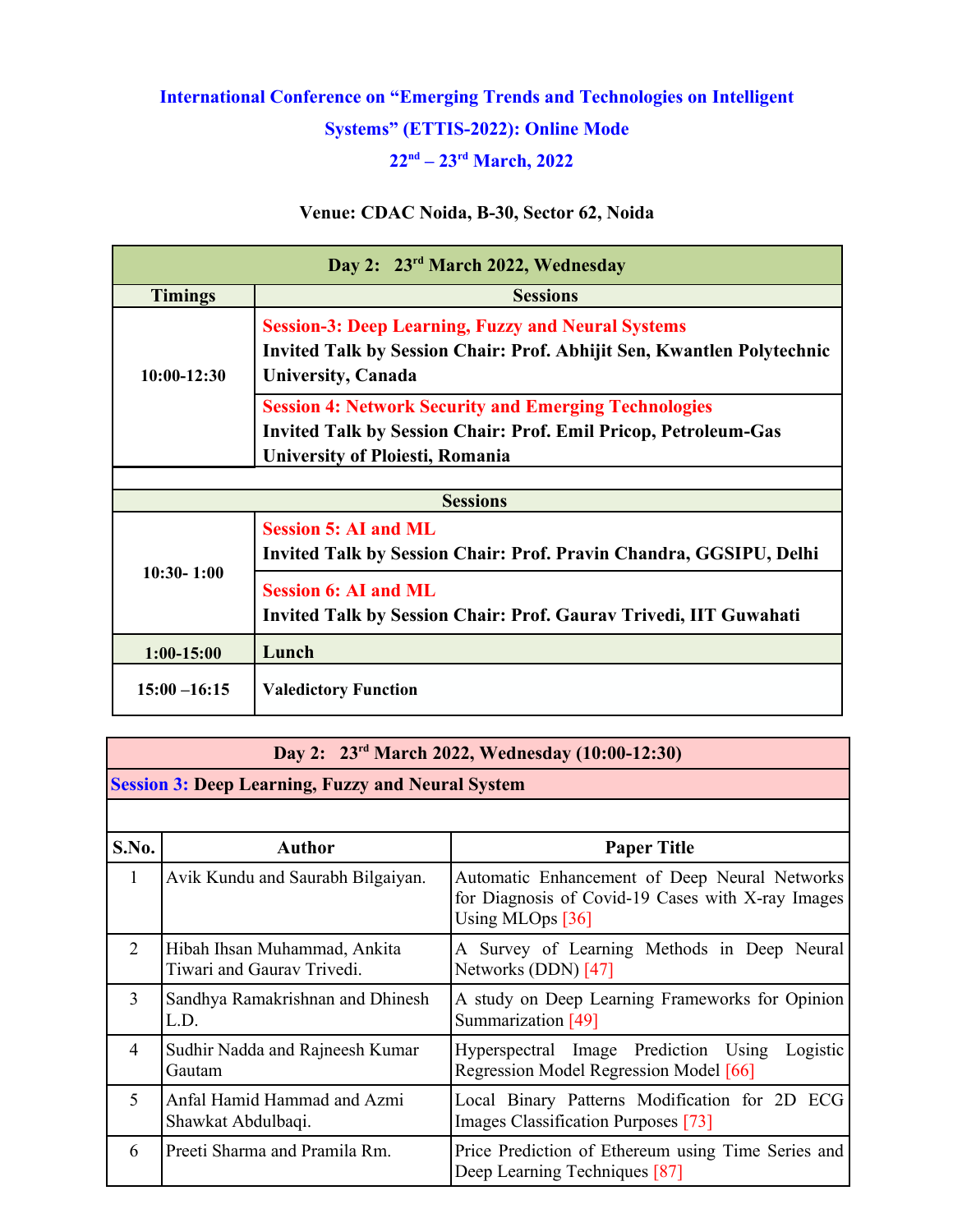|                                                              | Day 2: 23rd March 2022, Wednesday (10:00-12:30) |                                                  |  |
|--------------------------------------------------------------|-------------------------------------------------|--------------------------------------------------|--|
| <b>Session 4: Network Security and Emerging Technologies</b> |                                                 |                                                  |  |
|                                                              |                                                 |                                                  |  |
| S.No.                                                        | <b>Author</b>                                   | <b>Paper Title</b>                               |  |
|                                                              | Navdeep Singh Chahal, Preeti Bali               | Improvisation of Information Systems Security    |  |
|                                                              | and P.K. Khosla.                                | through Continuous<br>Posture<br>Vulnerability   |  |
|                                                              |                                                 | Assessment [54]                                  |  |
| $\overline{2}$                                               | L. Senthil, A.K. Sharma and Piyush              | Design & Development of Microgrid-Networks       |  |
|                                                              | Sharma.                                         | for Demand Management System using Fuzzy         |  |
|                                                              |                                                 | Logic $[56]$                                     |  |
| 3                                                            | Ajay Kumar, Sajeesh C. S., Vineet               | Endpoint Network Behavior<br>Analysis<br>and     |  |
|                                                              | Sharma, Vinod Kumar Boppanna,                   | Anomaly Detection using Unsupervised Machine     |  |
|                                                              | Ajay S Chouhan and Gigi Joseph.                 | Learning [71]                                    |  |
| $\overline{4}$                                               | Revathi A and Dr.S.G. Santhi                    | Routing based Restricted Boltzmann Machine       |  |
|                                                              |                                                 | Learning and Clustering Algorithm in Wireless    |  |
|                                                              |                                                 | Sensor Network [76]                              |  |
| 5                                                            | Pragya Singh, Gauray Choudhary,                 | Enhancing the Security of JSON Web Token         |  |
|                                                              | Shishir Kumar Shandilya and Vikas               | Using Signal Protocol and Ratchet system [84]    |  |
|                                                              | Kumar Sihag                                     |                                                  |  |
| 6                                                            | Nagendra Singh, Chintala Srujan,                | Light weight approach for agnostic optimal route |  |
|                                                              | Dhruva J Baruah, Divya Sharma                   | selection [91]                                   |  |
|                                                              | and Rajesh Kushwaha                             |                                                  |  |

# **Day 2: 23rd March 2022, Wednesday (10:30-01:00)**

| <b>Session 5: AI and ML</b> |  |  |
|-----------------------------|--|--|
|                             |  |  |

| S.No.          | <b>Author</b>                                                       | <b>Paper Title</b>                                                                                                           |
|----------------|---------------------------------------------------------------------|------------------------------------------------------------------------------------------------------------------------------|
|                |                                                                     |                                                                                                                              |
| 1              | Md Imtiaz Ahmed                                                     | Analysis of Patient Tuberculosis Tenet Death<br>Reason and Prediction in Bangladesh using<br>Machine Learning [22]           |
| $\overline{2}$ | Tanav Aggarwal, Nonita Sharma and<br>Naveen Aggarwal                | Gunshot Detection and Classification using a<br>Convolution-GRU based approach [25]                                          |
| 3              | Suparna Parua Biswas, Soumojit Roy<br>and Dr Nabarun Bhattacharyya. | Non-destructive Quality Evaluation of Litchi fruit<br>using E-Nose System $[46]$                                             |
| 4              | Madhuri Gupta, Divya Srivastava,<br>Deepika Pantola and Umesh Gupta | Brain Tumor Detection using Improved Otsu's<br>Thresholding Method and Supervised Learning<br>Techniques at Early Stage [62] |
|                | Sachin Bhat                                                         | An SVM based approach for the quality<br>estimation of Udupi jasmine [74]                                                    |